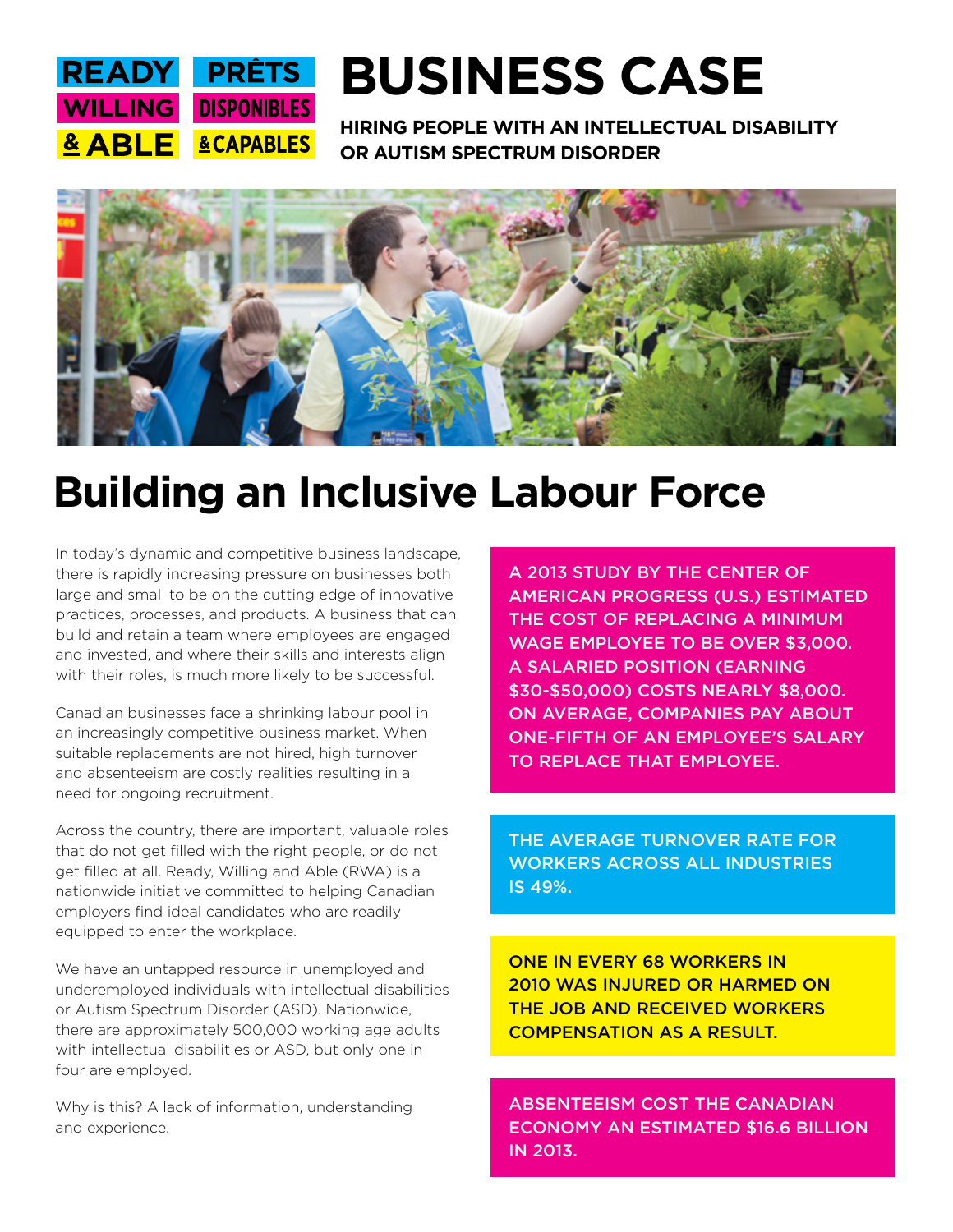## **PERFORMANCE COMES IN DIFFERENT PACKAGES**

Outdated and incorrect perceptions of intellectual disabilities or ASD tend to focus on the 'disability' rather than 'ability'. Too often, we fail to recognize the strengths and talents of this unique and specialized group, leading to misconceptions about capabilities.

Based on our research, the most common concerns employers have when considering hiring an individual with a disability include:

- Decrease in productivity
- Safety concerns for the employee
- Lack of time and resources to mentor and support
- Questionable return-on-investment
- Effect on team performance and corporate culture

In reality, experience-based evidence from employers around the world is proving, time and time again, that these assumed barriers are either exaggerated, or complete fiction. According to a report by the Institute for Corporate Productivity, preconceived concerns about hiring workers with intellectual disabilities or ASD averaged 42% higher than the challenges actually experienced employing them.

## **f 6** I AM BEYOND IMPRESSED. THIS WORK CAN BE MONOTONOUS AND REPETITIVE BUT BRIAN BRINGS AN ENERGY LEVEL THAT IS THROUGH THE ROOF."

#### — Ingrid Rochard, Liberty Grand Entertainment Complex, Toronto, Ontario

High-performance organizations are 37% more likely to hire people with intellectual disabilities or ASD because they see the talent and skill-matching potential. These leading businesses maximize potential by determining the best fit of job with individual strengths in order to create a well-balanced team.

Through **inclusive hiring**, employers can build engaged, efficient and high-functioning teams that get the job done.

## **INCLUSIVE HIRING WORKS**

Making a hiring decision should always come down to selecting the best person for the job. Employing individuals with intellectual disabilities or ASD is no different. While every new employee has his or her own strengths, there are many positive performance trends that have been noted by employers who have experience in hiring people with intellectual disabilities or ASD.

### DID YOU KNOW: 75% OR MORE OF EMPLOYERS RATE WORKERS WITH INTELLECTUAL DISABILITIES AS GOOD TO VERY GOOD ON PERFORMANCE FACTORS.

An Environics Research study reports that employers rated employees with intellectual disabilities, with an average score of 84%, in the following categories:

- high productivity
- dependable
- engaged in their work
- motivated
- great attendance records
- strong attention to work quality

Employees on the autism spectrum have been evaluated by their employers as exhibiting the following:

- strong overall job performance
- great technical abilities
- high levels of accuracy
- acute attention to detail
- conscientiousness and diligence
- ability to work independently

When effectively placed in positions that align with their interests, individuals with intellectual disabilities or ASD can truly excel, often exceeding employer expectations.

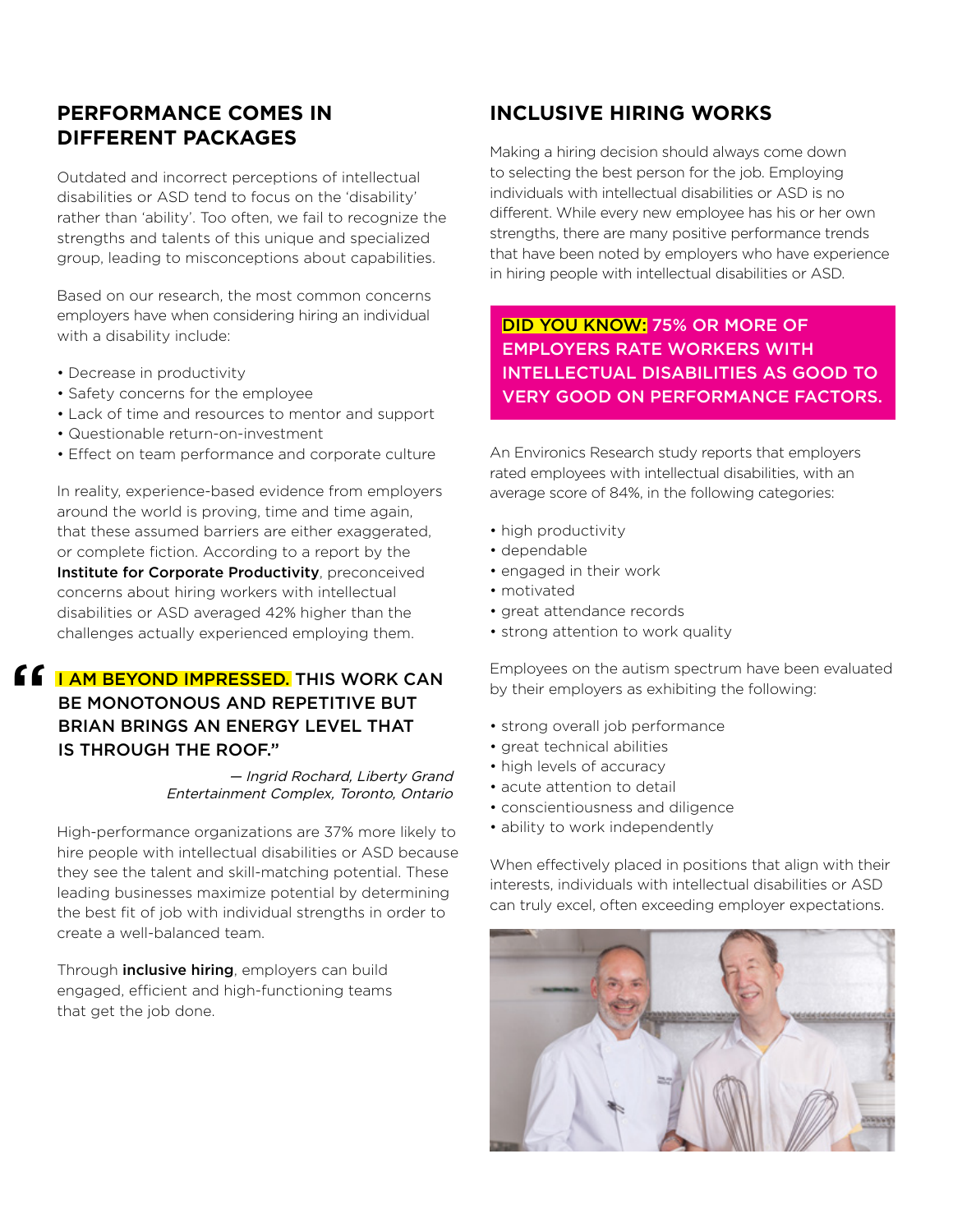## **It's more than the right thing to do, it's the smart thing to do.**

## **THE VALUE OF RETENTION**

When a workplace is a revolving door of new faces, the team spends more time catching up than it does forging ahead with new ideas and improved processes. It's also challenging to build a strong corporate culture, leading to further turnover.

**f**  $\bullet$  we have a zero percent turnover RATE WITH OUR EMPLOYEES WITH DISABILITIES. WE HAVE ONE INDIVIDUAL WHO HAS BEEN WITH US FOR 30 YEARS AND HAS NEVER MISSED A SHIFT."

> — Mike Stargratt, Regional Manager, Wendy's Restaurants of PEI



The average turnover rate for employees across all industries is 49%. High turnover is an extremely costly reality in business: training new employees, covering missed shifts and getting new staff up to speed with experienced staff takes time and resources.

In contrast, turnover rate for employees with intellectual disabilities or ASD is markedly lower, at just 7%.

In the quick service restaurant (QSR) industry, historically known for retention challenges, the average turnover rate is 75%. Only 25% of staff members have long-term objectives and commitment to their employers. However, employers in this industry have reported a 35% turnover rate among staff with an intellectual disability or ASD.

## **THE VALUE OF RELIABILITY**

#### Attendance

The Canadian Economy loses an estimated \$16.6 billion annually due to absenteeism (2013). Depending on the industry, when an employee does not come in to work it can result in lost business, reduced productivity, distraught customers or missed deadlines; all of which hurt performance and profitability.

DID YOU KNOW: 86% OF EMPLOYEES WITH A DISABILITY RATED AVERAGE OR BETTER ON ATTENDANCE THAN THEIR COLLEAGUES WITHOUT A DISABILITY.

#### Safety

The Government of Canada estimates that one in every 68 workers in 2010 was injured or harmed on the job and received Workers Compensation as a result. Not only is this emotionally traumatic for the employee, manager and team, it results in immediate absenteeism as well as other time and financial impacts during recovery.

One of the most common questions asked by employers who are considering hiring a person with an intellectual disability or ASD is "will my employee be safe?"

The answer: "Equally as safe, if not safer, as your other employees."

DID YOU KNOW: 98% OF EMPLOYEES WITH A DISABILITY RATE AVERAGE OR BETTER IN WORK SAFETY THAN THEIR COLLEAGUES WITHOUT A DISABILITY.